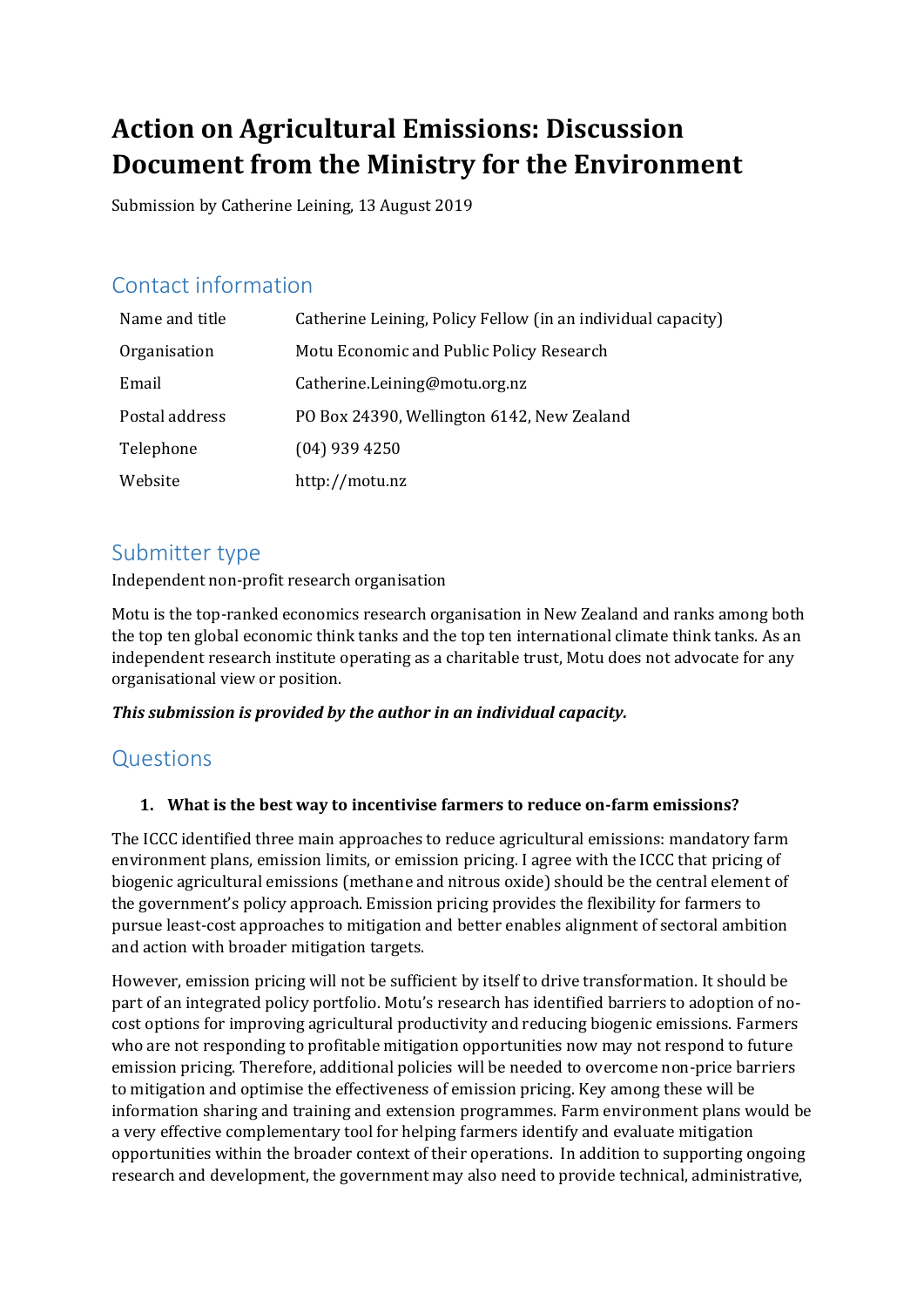and regulatory support to facilitate the commercialisation and uptake of new mitigation technologies and practices by farmers and facilitate market development for new products.

Changing market drivers will also be a powerful incentive for on-farm change. Educating consumers (both domestic and international) about the emission and broader environmental impacts of their dietary choices will help to build market demand for lower-emission options and incentivise farmers to change. Government policy may have a role to play in facilitating market transformation (e.g. through low-emission certification and labelling initiatives).

#### **2. Do the pros of pricing emissions at farm level outweigh the cons, compared with processor level, for (a) livestock and (b) fertiliser? Why or why not?**

For livestock emissions in the long term, the pros of farm-level pricing will outweigh the cons. On-farm pricing will create more direct and clear incentives for farmers to implement mitigation technologies and practices whose emission benefits are not solely a factor of changes in production levels. On-farm pricing will require development of effective administrative systems and upskilling of farmers to monitor and report their emissions. The government should identify and implement strategies to minimise administrative costs for both regulators and farmers. For a comparable incentive to be accomplished through processor-level pricing, some additional processor- or government-led mechanism would be needed to translate a processor-level price into a farm-level incentive, and this would add its own complexities, monitoring and reporting challenges, and costs.

For livestock emissions in the near term, the pros of processor-level pricing will outweigh the cons. Neither the sector nor the government is prepared to implement farm-level pricing in the near term. It is worth capturing the benefits of processor-level pricing – which are still considerable if imperfect – while capacity building is underway.

For fertiliser emissions, the cons of farm-level pricing outweigh the pros in both the near term and longer term. As noted by the ICCC, the emissions from fertiliser application are currently assessed on the basis of the quantity applied, rather than the method of application. This means that the same price incentive will be achieved regardless of whether the obligation is at the processor or farmer level, and the processor option will reduce administrative responsibilities and costs. I agree with the ICCC that farm-level pricing or other forms of on-farm incentives to mitigate fertiliser emissions could be considered again in the future if advances in scientific understanding, mitigation technologies, and emission measurement, reporting, and verification methodologies enable farmers to be credited for emission benefits from changes in fertiliser application practice unrelated to changes in levels of use.

#### **3. What are the key building blocks for a workable and effective scheme that prices emissions at farm level?**

The key building blocks are:

- 1. *Policy certainty backed by cross-party support.* This is essential for long-term planning and transformational investment by farmers and finance providers.
- 2. *Legislative mandate.* The Climate Change Response Act needs to provide a sound policy and institutional framework for implementation.
- 3. *Effective emission factors.* The emission factors used for pricing should reflect New Zealand conditions rather than international defaults and be adaptable to changes in technology and practice over time. The emission factors should be technically defensible both domestically and internationally, and to the extent possible should be consistent with those used in the National Greenhouse Gas Inventory and to calculate New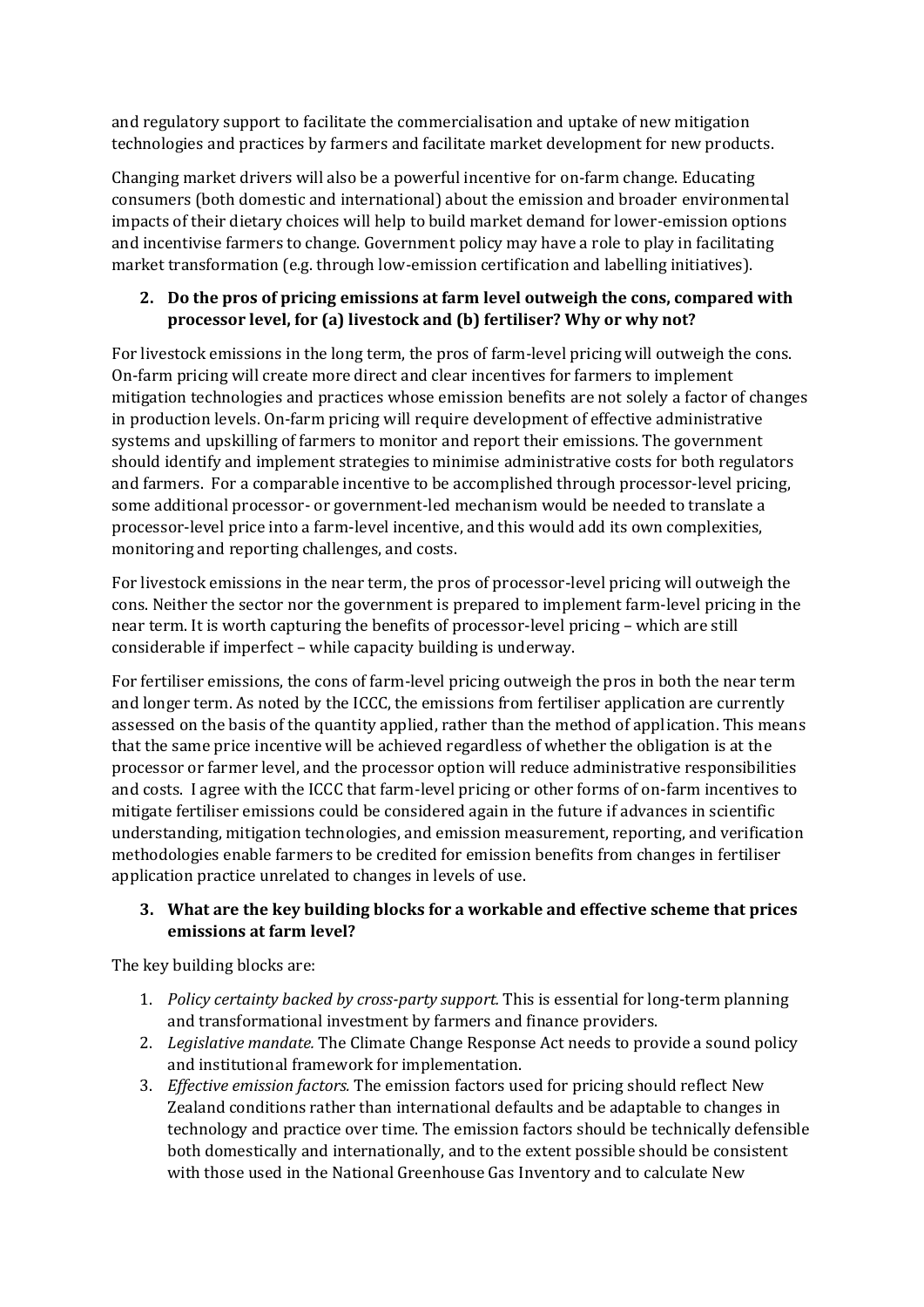Zealand's Nationally Determined Contribution. Ongoing research and development will be essential for continual improvement of emission factors.

- 4. *A clear rationale and methodology for setting the emission price for biogenic emissions.* This could consist of adjusting the NZ ETS emission price through the use of metrics and free allocation, or setting a separate emission price for agricultural emissions priced outside of the NZ ETS.
- 5. *A clear rationale and methodology for free allocation.* The rationale for free allocation in the agriculture sector needs to be clearly defined so the amount of free allocation can be phased out predictably and systematically over time as national and international conditions change. The methodology for free allocation (including the determination of allocation factors) needs to provide clear and predictable incentives to mitigate through changes in on-farm output, on-farm practice, and land use.
- 6. *Clarity, commitment, and accountability regarding the government's use of emission pricing revenue over time*. The discussion paper suggests the revenue will be returned to the sector to support emission pricing preparation and emission reduction activities. Over time, this potentially could be changed to include adaptation, or be pooled with other NZ ETS revenue and redistributed in accordance with broader revenue recycling policy.
- 7. *Government administrative systems that minimise complexity and cost*.
- *8. User-friendly tools for on-farm emission calculation, reporting, and verificatio*n*, and comparison with peers.*
- 9. *User-friendly tools for integrated decision making on management of GHG emissions, other environmental impacts (e.g. water quality, fossil fuels, soil conservation), and other regulatory requirements.*
- 10. *Training and farm extension initiatives to upskill the sector on emission pricing compliance and mitigation opportunities.* It would help if farm extension services could provide reliable and independent expert advice on opportunities and costs for mitigation of agricultural emissions.
- 11. *Transparent processes for ongoing consultation with Māori/iwi on emissions pricing policy and its impacts, consistent with the principles of Te Tiriti o Waitangi.*

#### **4. What should the Government be taking into consideration when choosing between Option 1: pricing emissions at the processor level through the NZ ETS and Option 2: a formal sector-government agreement?**

As discussed further below, I see clear benefits to proceeding with both options rather than assuming they are mutually exclusive. Setting that aside, the key considerations for choosing an interim policy for the period through 2024 include:

- 1. Administrative feasibility
- 2. Introduction of a price incentive for GHG mitigation through changes in land use, production levels, on-farm practices, and consumer behaviour
- 3. Provision of a smooth transition into emission pricing which avoids counterproductive disruption
- 4. Potential to generate revenue which can be returned to the sector to assist with the emission pricing transition and manage inequitable distributional effects
- 5. Reinforcement of policy commitment
- 6. Alignment with achieving additional environmental objectives, such as improved management of water quality and quantity, soil conservation, biodiversity conservation, reduced fossil fuel use, and adaptation to the effects of climate change.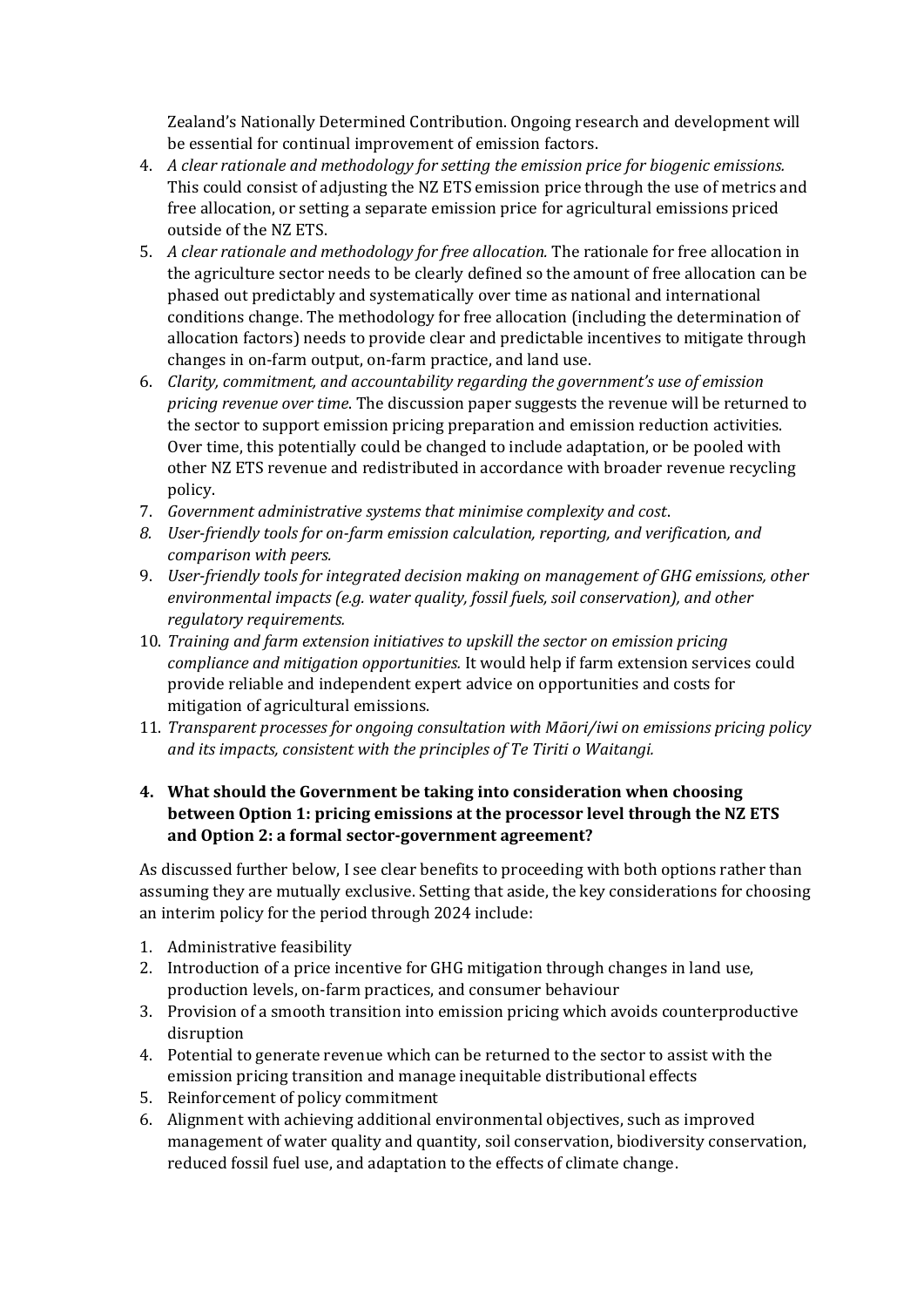5. **As an interim measure, which would be best: Option 1: pricing emissions at the processor level through the NZ ETS with recycling of funds raised back to the sector to incentivise emissions reduction or Option 2: a formal sector-government agreement? Why?**

As an interim measure, Option 1 is preferable to Option 2 when evaluated against the considerations identified in response to the prior question.

- 1. Option 1 is administratively feasible to implement, since processors are already reporting their emissions under the NZ ETS and the administrative infrastructure is well established. Under Option 2, it is not clear which organisation(s) would be accountable for implementation, how funding and implementation activities would be coordinated across sub-sectors, and what consequences would apply if the sector failed to deliver, as a whole or in part.
- 2. Under Option 1, a processor-level emission price would immediately help incentivise economically efficient changes in land use and production levels. Although a processorlevel obligation would not directly incentivise changes in on-farm practice, the emission pricing revenue could be directed to support on-farm initiatives that encourage and reward mitigation action. Option 2 does not send any immediate price signals to incentivise change.
- 3. With a free allocation level of 95%, Option 1 would provide a low-level introduction to emission pricing, supporting a gradual transition for the sector. Option 2 would provide an even more gradual transition, but the absence of near-term price or regulatory incentives could delay the adoption of feasible mitigation options and make innovators less competitive.
- 4. Option 1 would generate clearly defined revenue which could be returned to the sector through transparent processes and used for defined purposes. The redirection of recycled revenue could involve collaboration between government and the sector to promote trust, transparency and effectiveness. Option 2 does not provide certainty about the level or sources of funding that would be used to support transitional activities, and this could delay or limit its effectiveness.
- 5. Option 1 helps to cement government policy commitment to emission pricing, which is essential to stimulate low-emission investment. This would be further supported by cross-party agreement to the policy. Option 2 would not be legislated and this would make it easier for a future government to reverse the policy decision.
- 6. Option 1 would provide a stronger near-term incentive for lower-emission land uses and lower levels of livestock production and fertiliser use. This could be expected to produce benefits for water quality and quantity, and reduce energy consumption associated with livestock production and food processing. Increased forestry could help prevent soil erosion. Option 2 explicitly addresses adaptation to climate change, which is an important consideration missing from Option 1.

Option 2 proposed by agriculture leaders has some very valuable suggestions for ways to prepare the sector for a smooth introduction of emission pricing, joint management of emissions and removals, and joint consideration of mitigation and adaptation. I consider that Option 1 and Option 2 are compatible and mutually reinforcing, not mutually exclusive. Emission pricing revenue generated under Option 1 could be used to fund the activities in Option 2 through collaborative arrangements between the government and the sector. A hybrid option is worth exploring further.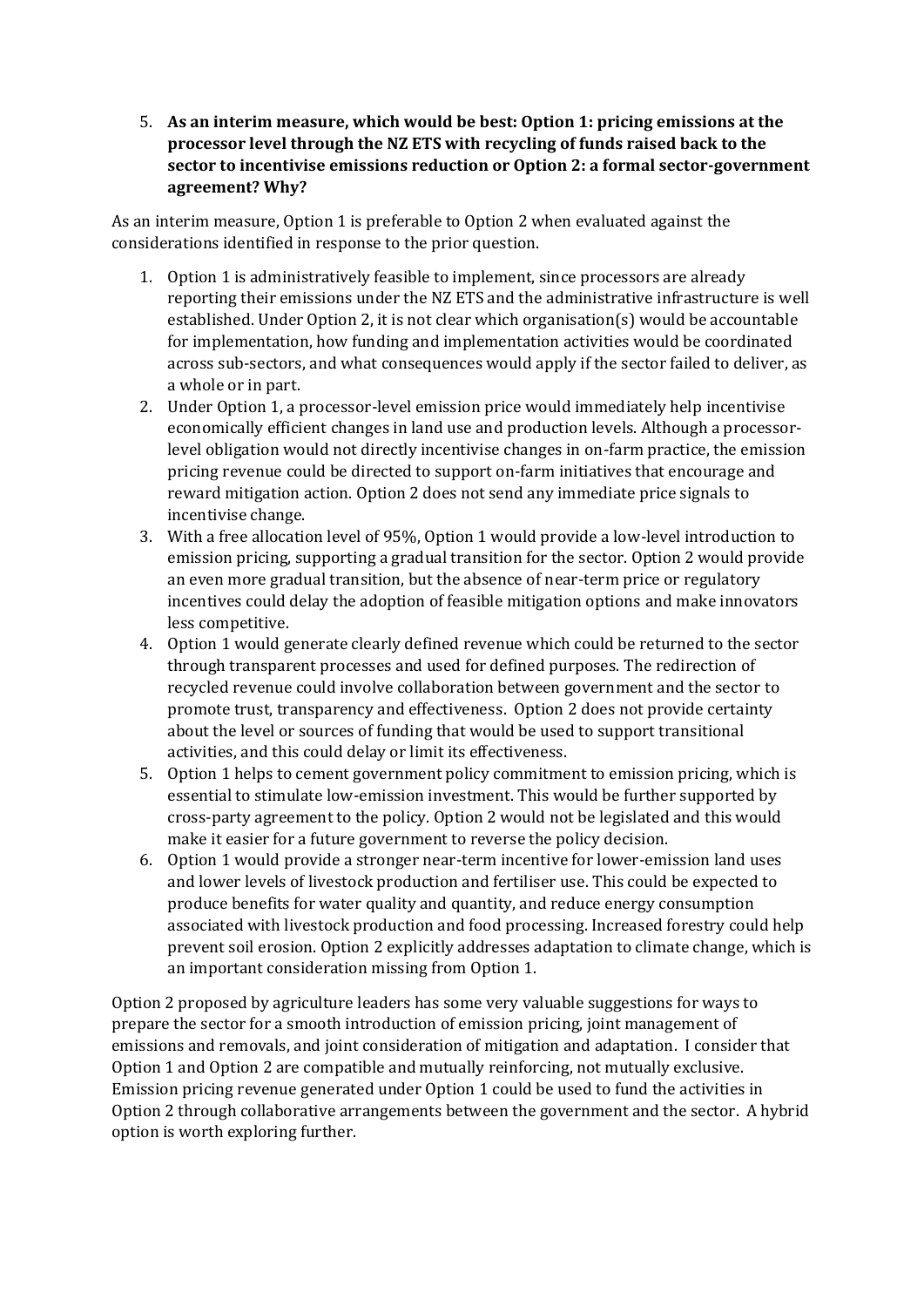#### **6. What additional steps should we be taking to protect relevant iwi/Māori interests, in line with the Treaty of Waitangi?**

No comment.

#### **7. What barriers or opportunities are there across the broader agriculture sector for reducing agricultural emissions? What could the Government investigate further?**

Recent reports by the Productivity Commission and the Biological Emissions Reference Group have detailed the extensive opportunities for mitigation across the agriculture sector. A clear message from these reports is that farmers do not have to wait for future technologies in order to start reducing biogenic emissions now. There is a broad distribution of production efficiency across each subsector, and shifting the distribution curve toward the high-efficiency end could produce substantial emission reductions by 2030 using options that are technically and economically feasible on the whole (although profitability may vary across different operations).

Additional opportunities for mitigation of emissions from agricultural activities include:

- Promoting innovation in horticulture through pilot programmes and research and development
- Incentivising on-farm planting of trees and other vegetation, including native species, which are currently excluded under the NZ ETS
- Reducing food waste at all stages of the supply chain
- Investigating joint mitigation opportunities across biogenic and energy emissions from agricultural production
- Facilitating market development to reward lower-emission meat and dairy and new lower-emission plant-based or synthetic food products
- Educating consumers to change behaviour around dietary choices.

As noted under Question 1, Motu staff (in collaboration with other experts) have researched nocost barriers to mitigation in the agriculture sector. Some key categories of barriers include:

- Farmer perceptions of costs and benefits
- Imperfect availability of information
- Market structures and institutions
- Regulations and policies
- Risks and uncertainties
- Externalities, including principal-agent or split-incentive problems
- Behavioural factors.

The researchers found that the key barriers varied by type of system and mitigation option. The government should encourage further research and sector engagement to understand and address these barriers. Improved training and extension services would help to address many of these barriers. More information on the efficiency distribution of dairy production and nocost barriers to agricultural mitigation is available from:

 Anastasiadis, Simon, and Suzi Kerr. 2013. 'Mitigation and Heterogeneity in Management Practices on New Zealand Dairy Farms'. Motu Working Paper 13–11. Wellington: Motu Economic and Public Policy Research. [https://motu.nz/our-work/environment-and](https://motu.nz/our-work/environment-and-resources/agricultural-economics/agricultural-greenhouse-gas-emissions/mitigation-and-heterogeneity-in-management-practices-on-new-zealand-dairy-farms/)[resources/agricultural-economics/agricultural-greenhouse-gas-emissions/mitigation](https://motu.nz/our-work/environment-and-resources/agricultural-economics/agricultural-greenhouse-gas-emissions/mitigation-and-heterogeneity-in-management-practices-on-new-zealand-dairy-farms/)[and-heterogeneity-in-management-practices-on-new-zealand-dairy-farms/](https://motu.nz/our-work/environment-and-resources/agricultural-economics/agricultural-greenhouse-gas-emissions/mitigation-and-heterogeneity-in-management-practices-on-new-zealand-dairy-farms/)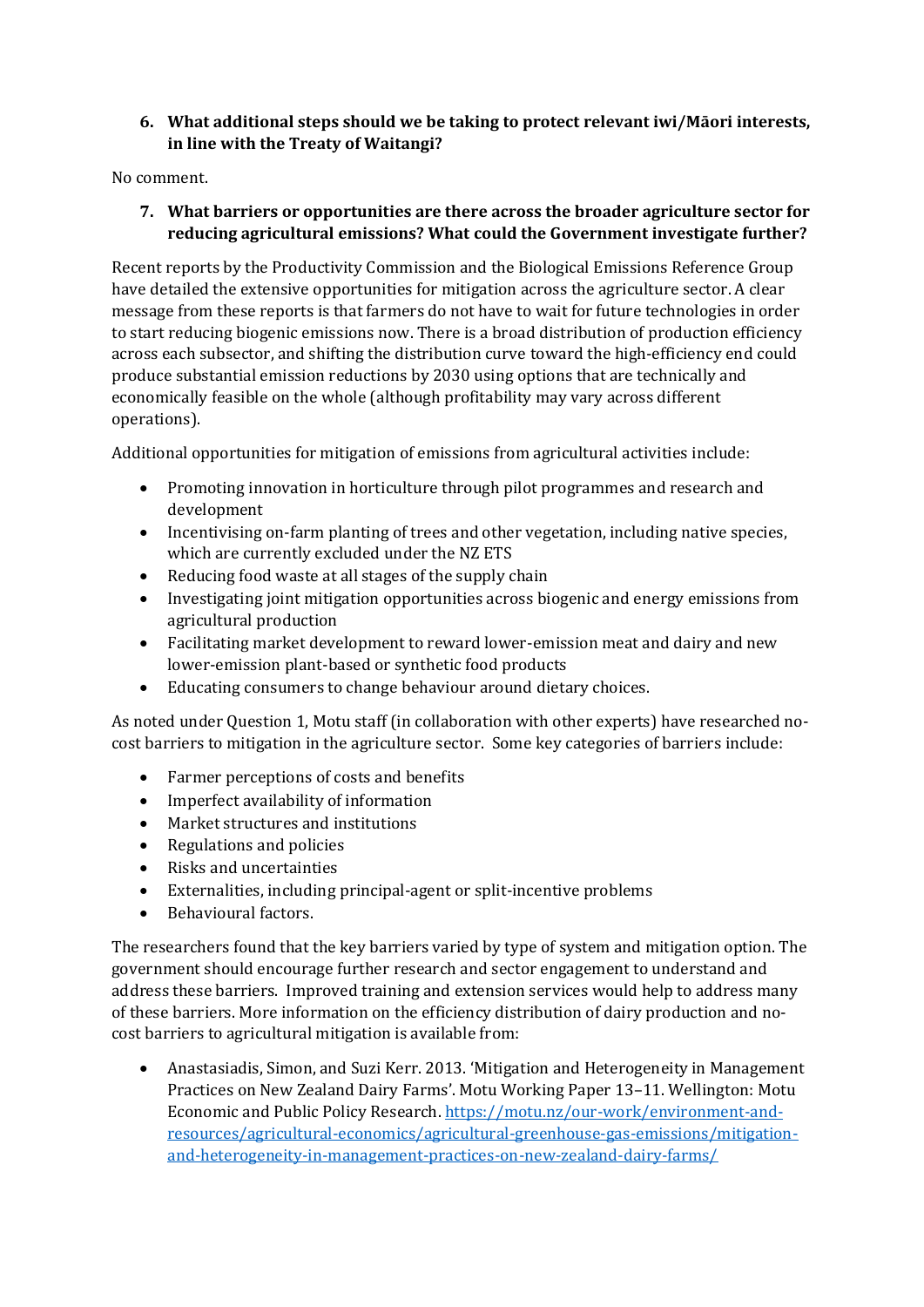- Cortes-Acosta, Sandra, David Fleming, Loic Henry, Edmund Lou, Sally Owen, and Bruce Small. 2019. 'Identifying Barriers to Adoption of "No-Cost" Greenhouse Gas Mitigation Practices in Pastoral Systems'. Motu Working Paper 19-10. Wellington: Motu Economic and Public Policy Research. [https://motu.nz/our-work/environment-and](https://motu.nz/our-work/environment-and-resources/agricultural-economics/no-cost-barriers/identifying-barriers-to-adoption-of-no-cost-greenhouse-gas-mitigation-practices-in-pastoral-systems/)[resources/agricultural-economics/no-cost-barriers/identifying-barriers-to-adoption](https://motu.nz/our-work/environment-and-resources/agricultural-economics/no-cost-barriers/identifying-barriers-to-adoption-of-no-cost-greenhouse-gas-mitigation-practices-in-pastoral-systems/)[of-no-cost-greenhouse-gas-mitigation-practices-in-pastoral-systems/.](https://motu.nz/our-work/environment-and-resources/agricultural-economics/no-cost-barriers/identifying-barriers-to-adoption-of-no-cost-greenhouse-gas-mitigation-practices-in-pastoral-systems/)
- Fleming, David, Pike Brown, Sandra Cortés-Acosta, Cecile de Klein, Robyn Dynes, Loic Henry, Suzi Kerr, Jorie Knook and Bruce Small. 2019. 'Synthesis Report: Barriers to Adoption of No-Cost Agricultural Mitigation Practices.' Motu Note 36. Motu Economic and Public Policy Research. [https://motu.nz/our-work/environment-and](https://motu.nz/our-work/environment-and-resources/agricultural-economics/no-cost-barriers/barriers-to-adoption-of-no-cost-agricultural-mitigation-practices/)[resources/agricultural-economics/no-cost-barriers/barriers-to-adoption-of-no-cost](https://motu.nz/our-work/environment-and-resources/agricultural-economics/no-cost-barriers/barriers-to-adoption-of-no-cost-agricultural-mitigation-practices/)[agricultural-mitigation-practices/](https://motu.nz/our-work/environment-and-resources/agricultural-economics/no-cost-barriers/barriers-to-adoption-of-no-cost-agricultural-mitigation-practices/)
- Iaffe, Adam. 2017. 'Barriers to Adoption of No-Cost Options for Mitigation of Agricultural Emissions: A Typology.' Motu Note 24. Wellington: Motu Economic and Public Policy Research. [https://motu.nz/our-work/environment-and-resources/agricultural](https://motu.nz/our-work/environment-and-resources/agricultural-economics/no-cost-barriers/barriers-to-adoption-of-no-cost-options-for-mitigation-of-agricultural-emissions-a-typology/)[economics/no-cost-barriers/barriers-to-adoption-of-no-cost-options-for-mitigation-of](https://motu.nz/our-work/environment-and-resources/agricultural-economics/no-cost-barriers/barriers-to-adoption-of-no-cost-options-for-mitigation-of-agricultural-emissions-a-typology/)[agricultural-emissions-a-typology/](https://motu.nz/our-work/environment-and-resources/agricultural-economics/no-cost-barriers/barriers-to-adoption-of-no-cost-options-for-mitigation-of-agricultural-emissions-a-typology/)

#### **8. What impacts do you foresee as a result of the Government's proposals in the short and the long term?**

Under the government's proposals, providing clear policy commitment to emission pricing in the agriculture sector, and to greater exposure to rising emission prices over time, will send important signals for land-use and on-farm investment decisions that otherwise could continue to lock New Zealand into high-emission agricultural production in coming decades. This will have long-term mitigation benefits and help to avoid stranded assets.

In the near term, the level of exposure to an emission price appears too low to drive significant mitigation of agricultural emissions, but the government's proposal would put the framework in place for this to happen in the future. Providing for a gradual transition could help to build sector confidence and preparedness and secure political support for enduring policy, and this could produce valuable mitigation benefits in the longer term that outweigh the short-term shortfalls in mitigation.

For New Zealand's agriculture sector to continue to thrive under global carbon constraints, it needs to reduce both its emissions intensity and absolute emissions while remaining productive and competitive. Delaying this transition by another decade would leave us exposed to more abrupt and painful adjustment in the future, and exacerbate the relative emission reduction burden shifted to other sectors and taxpayers under New Zealand's Nationally Determined Contribution. If we demonstrate how to make this transition well, our leadership could have a ripple effect on mitigating global agricultural emissions.

The cost impacts of farm-level emission pricing should be evaluated in the context of broader market drivers (e.g. commodity prices, exchange rates, climatic variability) and the value of environmental and economic co-benefits.

The potential administrative cost of on-farm pricing for livestock emissions is substantial. The government should seek to minimise this cost, and to align GHG measurement and reporting with other monitoring and reporting requirements where possible. If GHG emission measurement and reporting can help farmers identify profitable opportunities to mitigate emissions and capture a market premium, and produce other environmental and economic cobenefits, then perhaps there will be some additional return on the investment in administration.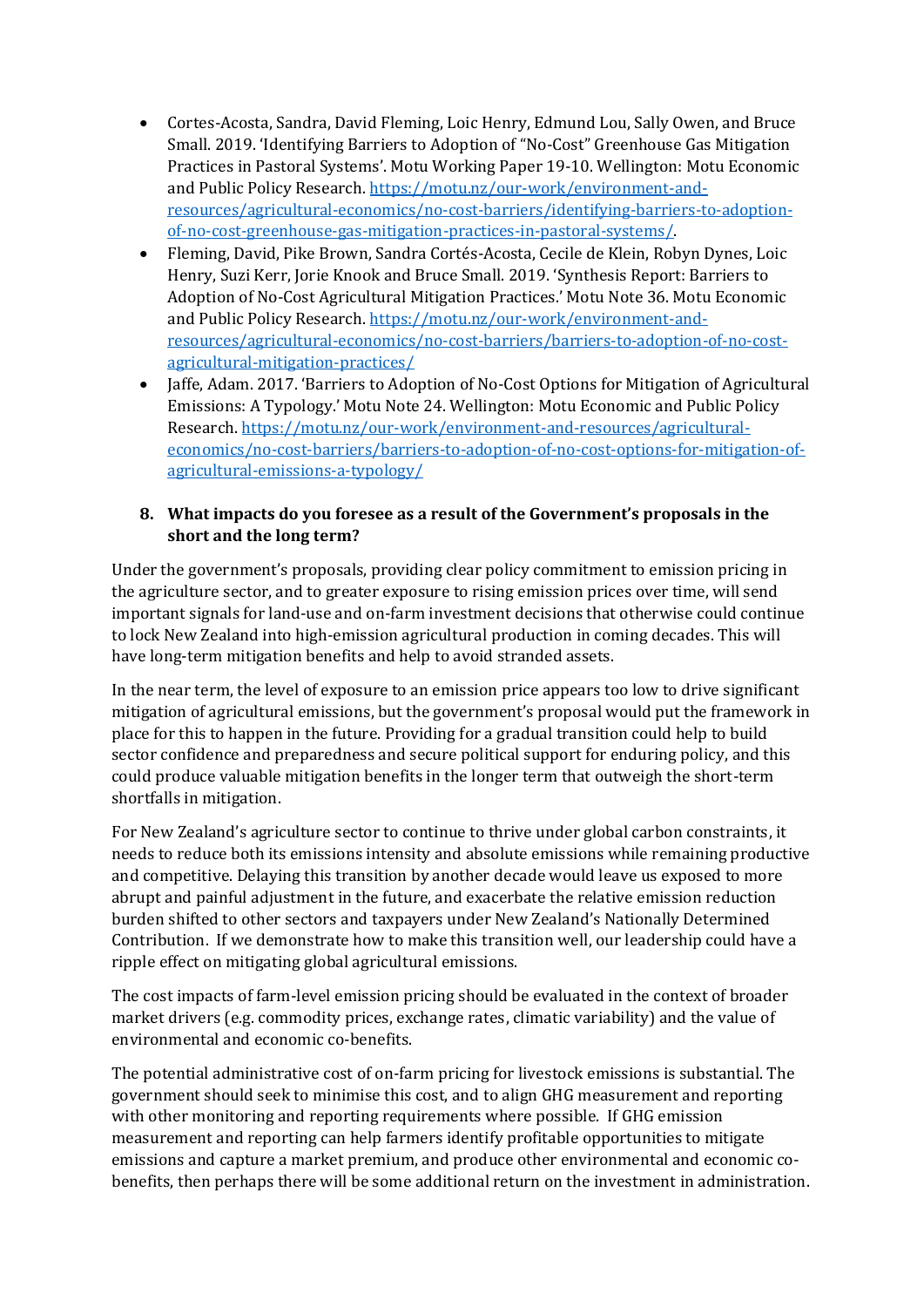It is premature to comment further on the impacts of the government's proposals on rural communities and Māori until more detail is provided about the methodology for free allocation and the use of revenue recycling. Both of these will affect the distribution of costs and benefits.

#### **9. Do you have any other comments on the Government's proposals for addressing agricultural emissions?**

The *IPCC Special Report on Climate Change and Land* drives home the vulnerability of the agriculture sector and food security to climate change and the need to reduce agricultural emissions. This reinforces the value and urgency of placing a price on agricultural emissions to incentivise mitigation.

# Additional questions on free allocation of emissions units

#### **A. Do you agree that the method for free allocation of emissions units at processor level should be output-based? Why or why not?**

Under a processor-level obligation, an output-based approach is preferable to a proportional approach because the former creates more opportunities to incentivise improvements in emissions intensity.

#### **B. Do you agree that free allocation of emissions units should be provided at the same time emissions obligation are due? Why or why not?**

Yes, I agree that free allocation for agricultural emissions should be provided at the same time emissions obligations are due. The relatively high volume of agricultural free allocation entering and exiting the market could contribute to price volatility. This is a different context from industrial free allocation. Processors (or farmers) can bank any surplus units for future compliance or trading.

#### **C. Do you agree with the ICCC that allocation factors should be updated in line with business-as-usual improvements in emissions intensity? Why or why not?**

Yes, I agree with the ICCC that allocation factors should be updated in line with business-asusual improvements in emissions intensity. This will preserve the intended incentive to mitigate. The process for setting and updating allocation factors should be transparent and predictable. It should not provide a perverse incentive for farmers to delay mitigation and manipulate allocation factors.

Both allocation factors and emission factors should be updated relative to those contained in the 2010 regulations, and discrepancies with national inventory accounting should be evaluated and addressed where possible.

#### **D. Do you agree the process for making decisions on any phase down of free allocation of emissions units should be set in legislation and informed by the Climate Change Commission? Why or why not?**

Yes, I strongly agree that the process for making decisions on any phase down of free allocation should be set in legislation and informed by the Climate Change Commission. This will provide important policy certainty for the agriculture sector and other sectors which encourages efficient investment. As suggested above, the rationale(s) for free allocation in the agriculture sector should be clearly defined in government policy, and this will facilitate decisions on future